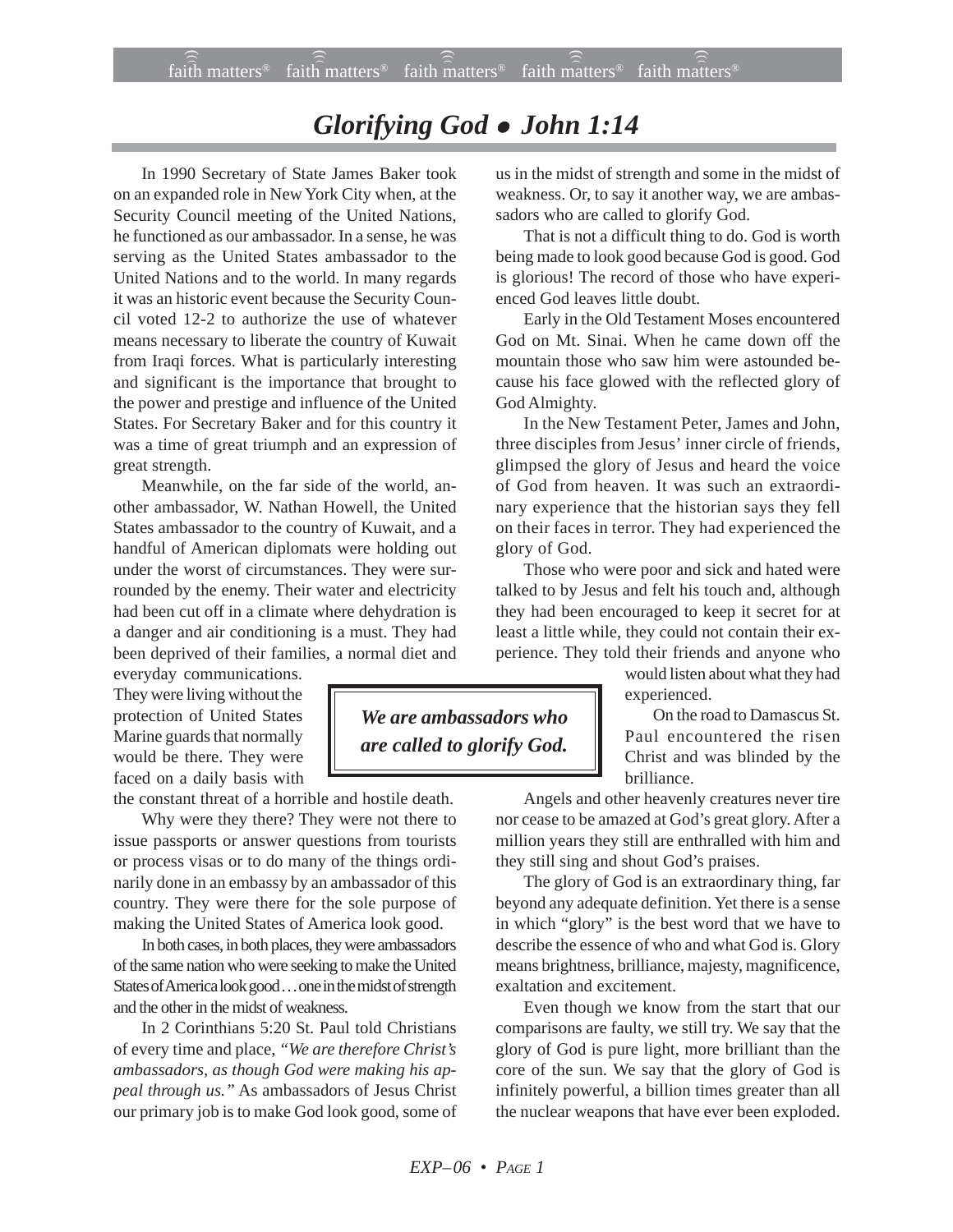## $\widehat{\widehat{\tilde{\mathfrak{n}}}}$  matters® faith matters® faith matters® in  $\widehat{\widehat{\tilde{\mathfrak{n}}}}$  atters® faith matters®

Yet, we know that these analogies from physics are inadequate, for he is a personal God. The glory of God is holiness so pure that there is not the tiniest taint of evil. The glory of God is love so intense that not even the worst sinner can escape it. The glory of God is compassion, tenderness, kindness and gentleness . . . and more.

So we take the grandest superlatives that we can come up with and the best that we have makes us sound like stuttering parakeets trying to describe the glory of God. The glory of God is simply beyond our comprehension. It is God—infinitely better than our best and bigger than our biggest. It is no wonder that the Bible says that no one can see God and live.

But just when we were about to give up, losing all hope of comprehending the incomprehensible, God became human. The Bible says, *"God so loved the world that he gave his one and only Son."*

Jesus embodied God. John 1:14 tells us, *"The Word became flesh and made his dwelling among us. We have seen his glory, the glory of the One and Only, who came from the Father, full of grace and truth."*

In Jesus God's glory was seen and in Jesus God looked great! He lived with and like the poor. He hurt with the hurting. He used his extraordinary power to heal the sick. He took sides with those everyone else turned against. He volunteered to die on a cross as a sacrifice for sinners. And he shocked history with his resurrection. He brought the indescribable glory of God within human sight and grasp and relationship.

I could go on forever and ever saying how glorious God is, but forever wouldn't be long enough. So, let's talk about what we can do for this glorious God . . . and that is, we can glorify him.

In the simplest of definitions, glorifying God is making God look good. It is not making him good; he is that already. It is enhancing his reputation. It is showing and telling others just how good and great he is.

King David wrote in Psalm 34:3, *"Glorify the Lord with me; let us exalt his name together."* And, in more words, he wrote in poetry in Psalm 63:2-8:

> *I have seen you in the sanctuary and beheld your power and your glory. Because your love is better than life,*

 *my lips will glorify you. I will praise you as long as I live, and in your name I will lift up my hands. My soul will be satisfied as with the richest of foods; with singing lips my mouth will praise you. On my bed I remember you; I think of you through the watches of the night.*

*Because you are my help, I sing in the shadow of your wings. My soul clings to you; your right hand upholds me.*

Based on these and many other Bible words, the authors of the Westminster Shorter Catechism wrote: "The chief end of man is to glorify God and enjoy him forever."

Let's start putting all of this together, for when we do it leads to powerful and profound truth. First of all, God is great. God is good. God is glorious. Next, we are the beneficiaries of God's greatness, God's goodness and God's glory. And third, our greatest calling in life is to glorify God . . . to make God look good.

This runs counter to what many people would say life is all about. Our greatest goal in life is not primarily to be happy, healthy, wealthy, successful, important, powerful or famous.The greatest goal of life is to enhance the reputation of God.

There are many ways to glorify God. Different people do that in different ways.David glorified God with his music. Jesus glorified God with his miracles. Peter glorified God with his death.

We are better at understanding how God can be glorified by music and miracles than by death. Let me quote to you the words of Jesus from John 21:18-19:

 *"I tell you the truth, when you were younger you dressed yourself and went where you wanted; but when you are old you will stretch out your hands, and someone else will dress you and lead you where you do not want to go." Jesus said this to indicate the kind of death by which Peter would glorify God.*

Do you know how it is said that Peter died? Because of his loyalty to Jesus Christ he was sentenced to death on a cross. When he discovered that he was to be crucified he requested that he be cru-